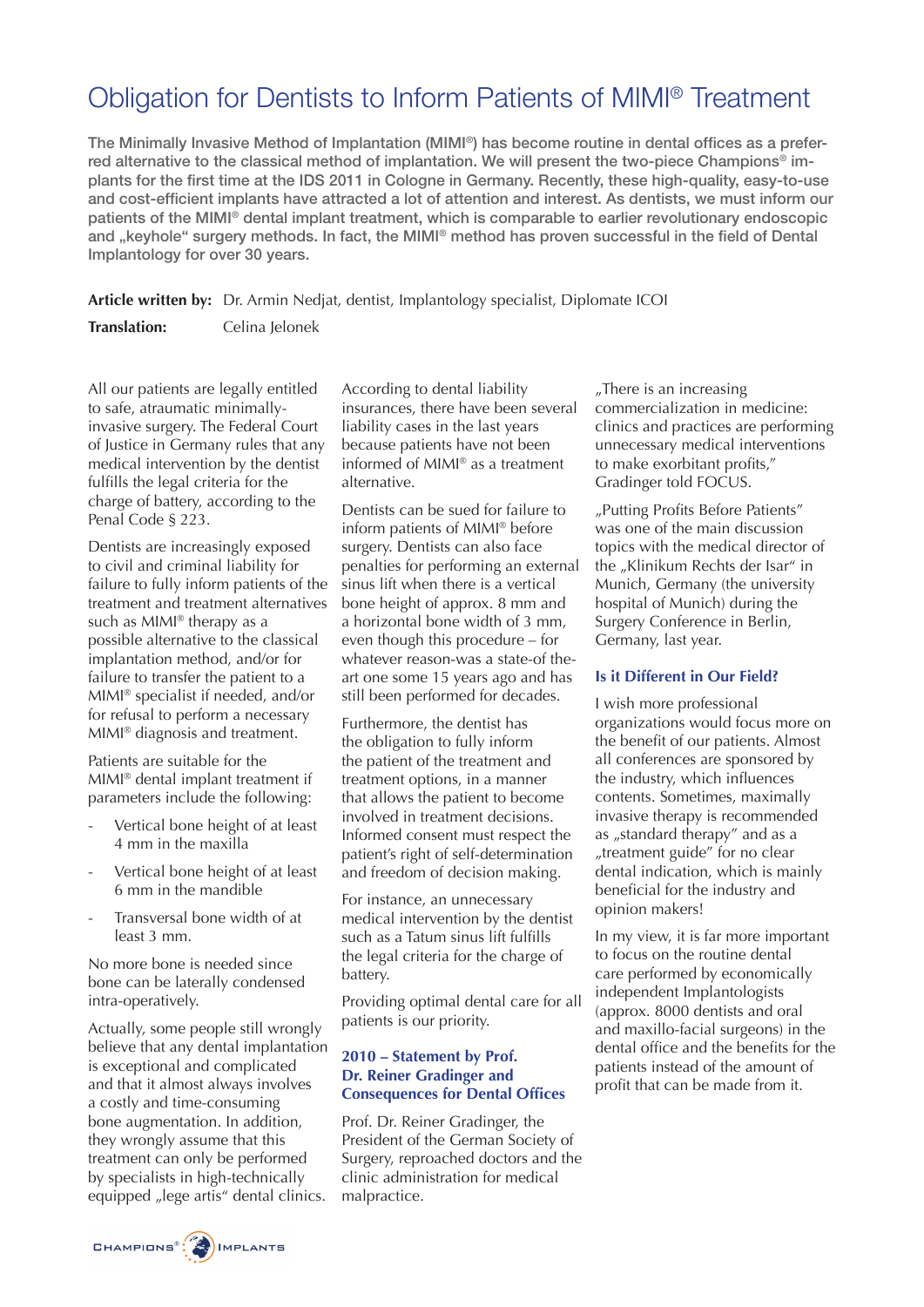#### **"You'll never attain it unless you know the feeling"**

Some dentists fear that actually, they will not see the bone if they implant according to MIMI®. Therefore, they believe that the gingiva has to be incised. However, through the BCC (Bone Cavity Check), you can feel the bone, which means you can proceed with the implantation without any problems.

"You'll never attain it unless you know the feeling" (in German: "Wenn ihr´s nicht erfühlt, werdet ihr's nicht erjagen") is a quote by Johann Wolfgang von Goethe. Of course, Goethe did not know the tools needed to perform a MIMI® implantation at that time!

The transgingival procedure during a MIMI® implantation results in less postoperative pain and swellings, and the treatment has proven to be beneficial for the patient even after decades (with no peri-implant craters).

#### **MIMI®-BCC – Bone Cavity Check**

Minimally invasive flapless surgery means: preserving the periosteum to a maximum.

Studies have shown that periimplantitis or peri-implant craters can be caused by an iatrogenic periosteum injury during surgery due to a mucoperiosteal flap, which can lead to poor peri-implant bone nutrition.

In order to check the whole bone cavity, you can use a sterile "KKK"  $U_nBCC'$ ) probe and make a  $U_nBCC''$ (Bone Cavity Check) by checking the small-diameter conical bone cavity for hardness of bone in all five dimensions. In this way, you can feel and check the bone without the need to actually see it.

Using self-tapping implant systems is quite risky because you drill the first crestal third of the bone cavity, and you cannot check the implant placement well, for example in the apical third of the cavity.

Regarding the drills, the twist/ cylinder drill (conventional system) can be distinguished from conicalshaped triangular drills such as the Champions® system. In order to place a Champions® implant, you have to prepare the whole bone cavity, check it, and then you can place the implant! For instance, you cannot insert the implant more deeply in the D2 bone than the drilled bone cavity depth.

In addition, you can use excellent, easy-to-use and low-cost Prep-Caps, which can be cemented and which allow to compensate titanium, zircon or WIN! onepiece implant divergences up to 40 degrees. Then, impression copings and laboratory analogues are not absolutely necessary. A dream for us as dentists has now come true: We can implant and prepare a "tooth". (Fig.  $1 - 4$ )

Furthermore, do not confuse MIMI® with the so-called "Mini"-implants, which have a diameter of less than 3 mm and on which only prostheses can be fitted.

In contrast to "Mini"-implants, Champions<sup>®</sup> implants ( $\varnothing$  3 - 5.5 mm) can be supported by removable as well as fixed prosthodontic restorations (these implants are available on commission in 50 lengths, diameters and shapes). According to a recent study at the university in Cologne, the Champions® implants have one of the best surfaces.

The same goes for the previously mentioned MIMI® two-piece Champions- $(R)$ Evolution<sup>®</sup> implants, which will be presented at the IDS 2011.



Fig. 1 - 4: The bone is checked in all five bone dimensions: just one conical triangular drill is used for a minimally-invasive drilling in the maxilla. Fig. 2 shows how the "BCC" is made. Fig. 3 shows the finished implantation and Fig. 4 the preparation with the cemented Prep-Caps.